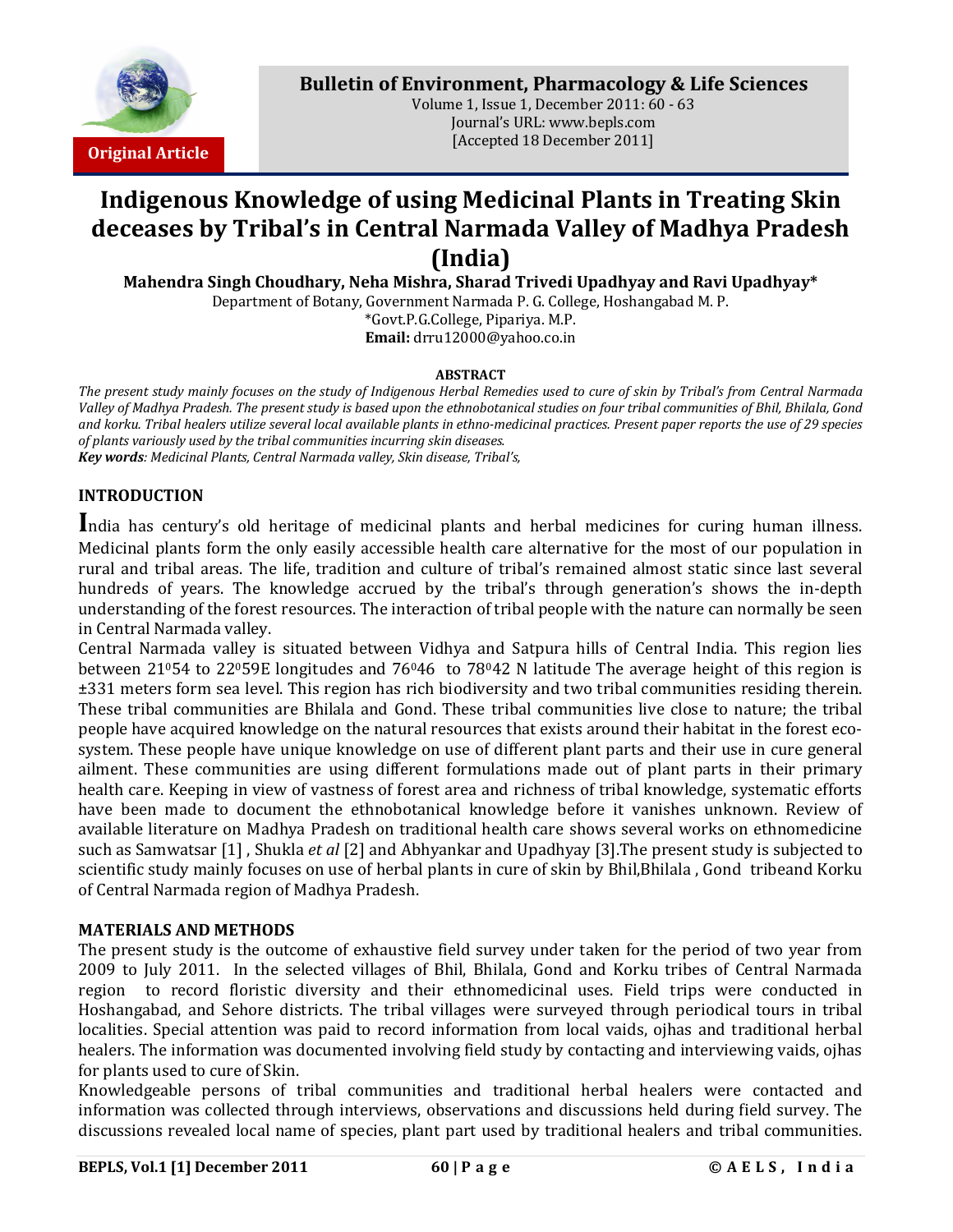## **Choudhary** *et al*

The species were scientifically identified with their botanical names and author index. The identified record plants from local taxonomist and herbarium prepared were further verified with flora. The information recorded in field was further screened in laboratory as per work pertaining to Indian ethnobotany and plants recorded by Chopra *et.al.* [4], Jain [5,6], Rai *et al.* [7] to distinguish the information already known, reported and published by taxonomists and ethno-botanist and little known and hitter unknown and unpublished work. The information recorded in the present investigation is presented below.

# **RESULT**

The study that a total of 29 species belonging to 26 families and 29 genera were identified. For each species the botanical name, family name, local name, plant part used, habit, preparation of remedy and usage were recorded. In the present study was used for the treatment of skin diseases. The results of the present study provide evidence that medicinal plants continue to play an important role in the healthcare system of this tribal community.

## **Enumeration:**

- 1. *Allium sativum* **L. Local Name – Lahsoon, (Liliaceae)** Extracted juice from the bulb is applied twice daily to athletes. (Habit: Herb).
- 2. *Amaranthus spinosus* **L. Local Name - Cholai (Amaranthaceae**) The paste of the leaf juice with a pinch of turmeric powder is applied on the face twice daily for curing pimples.(Habit: Herb.).
- 3. *Anana scomosus* **L., Local Name – Sitaphal (Broeliacea**e) The fruit and leaf juice heated over boiling water with honey is rubbed on burn area and wrinkle.(Habit: Small tree).
- 4. *Arachis hypogeal* **L., Local Name - Moong phali (Fabaceae)** Mashed peanut with butter and honey is used as remedy of dry skin. (Habit: Herb).
- 5. *Argimon maxicana* **Linn., Local Name - Satyanashi (Papavaraceae)** Latex is applied on skin against ringworm (Habit: Herb).
- 6. *Aristolochia indica* **L., Local Name - Ishwarmul (Aristolochiaceae)** A Paste of leafs with coconut oil applied on skin infected area.(Habit: Herb).
- 7. *Azadirachta indica* **Juss., Local Name – Neem (Amaranthaceae)** The mixture of leafs, barks and coconut oil applied for all skin disease (Habit:Herb).
- 8. *Brassica oleracea* **L., Local Name – Sarso (Brassicaeae)** Decoction of the leaves is used to treat an open wound on skin. (Habit:Herb).
- 9. *Calotropis procera* **Br., Local Name - Madar ( Asclepiadaceae)** Latex direct applied on infected skin areas. (Habit: Shrub).
- 10. *Careya arborea* **Roxb., Local Name - Kumbhi (Barringtoniaceae)** A Paste of bark with coconut oil area applied on infected areas of skin. (Habit: Tree).
- 11. *Carica papaya* **L., Local Name – Papita (Caricaceae)** The latex is applied to treat ringworm and intcheing. (Habit: Shrub).
- 12. *Cassine glauca* **(Rottb.) Ktze, (Celastraceae)** The Paste of whole plant parts are applied on skin against wounds and cuts. (Habit: Shrub).
- 13. *Citrus reticulate* **Blanco., Local Name - Neebu (Rutaceae)** The fruit juice mixed with olive oil is used to manage rough skin. (Habit: Shrub).
- 14. *Clerodendrum viscosum* **Vents., Local Name - Pumiaya (Verbinaceae)** The Paste of leaf is applied against all type skin diseases. (Habit: Herb).
- 15. *Cucumis sativus* **L., Local Name – Khira (Cucurbitaceae)** Cucumber fruits with evaporated milk mixed with few drops of lime are used as a cleaning lotion. (Habit: Climber).
- 16. *Curcuma angustifolia* **L., Local Name - Haldi (Zingiberaceae)** The Paste of the rhizome with a 50% of Neem leafs powder is applied on the skin against eczema and psoriasis.(Habit: Herb).
- 17. *Daucus carota* **L., Local Name – Gajar (Apiaceae)** A Paste of root with honey is applied on skin against face pimple. (Habit: Herb).
- 18. *Leea alata* **Edgew., Local Name - Dokarbel (Leeaceae**) The tuber Paste mixed with Neem bark and coconut oil applied on all skin infection (Habit: Climber).
- 19. *Lycopersicon esculentum* **L., Local Name - Tamatar (Solanaceae)** The juice of the fruit with milk is used to treat sun burn. (Habit: Herb).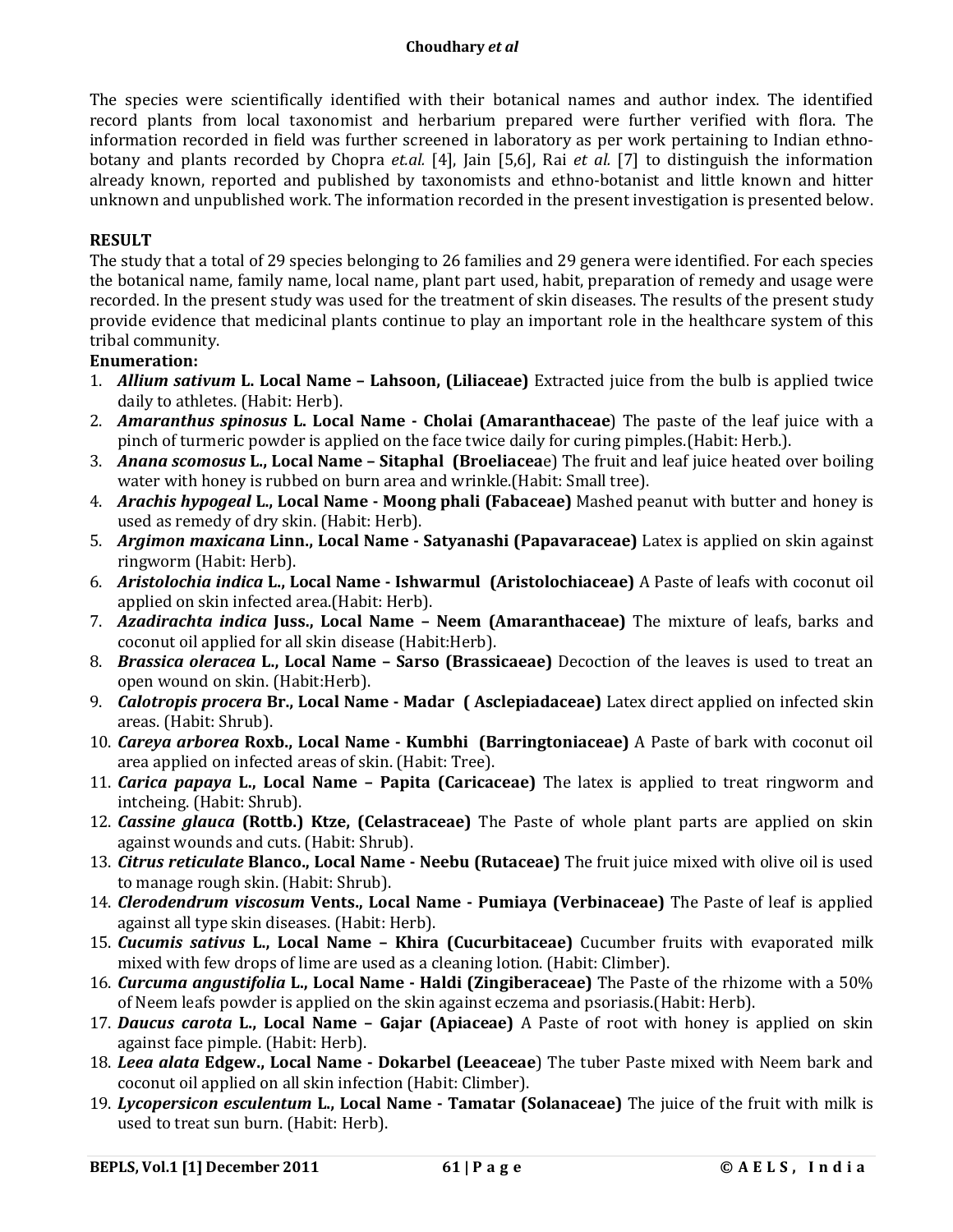- 20. *Mangifera indica* **L., Local Name – Aam (Anacordiaceae)** Boiled unripe fruit mashed with butter is used to treat skin rashes. (Habit: Tree).
- 21. *Mentha piperita* **L., Local Name – pudhina (Labiatea).** The leaves juice is topically applied twice daily to treat of pimples. (Habit: Herb).
- 22. *Momordica charantia* **L., Local Name - Karela (Cucurbitaceae)** The mashed fruit with few drops of vegetable oil is topically applied to treat dry skin.(Habit: Climber).
- 23. *Oroxylum indicum* **(L.) Venten., Local Name - Sheonak (Bignoniaceae)** Root and bark Paste used for Burning maturation. (Habit: Tree).
- 24. *Plumbago zeylanica* **L., Local name - Safed chitrak (Plumbaginaceae)** A Paste of leafs with Neem bark and coconut oil applied on skin infected area (Habit: Herb).
- 25. *Soyamida ferbrifuga* **(Roxb.) Juss, Local Name - Rohni (Meliaaceae)** The paste of bark is used for skin against wound. (Habit: Tree).
- 26. *Spheranthus indicus* **L., Local Name – Gorakhmundi (Asteraceae)** Dry powder of whole plant mixed with cow milk applied on wound on skin. (Habit: Herb).
- 27. *Terminalia cattapa* **L. Local Name - Badam (Combrataceae)** The powder of the leaves and bark crushed with milk can be applied twice daily for itching and rashes. (Habit: Tree).
- 28. *Ventilago denticulate* **Roxb., Local Name – Kevti (Rhamnaceae)** The Paste of leaf is used in all type skin disease. (Habit: Climber).
- 29. *Zea mays* **L., Local Name - Makka (Poaceae)** The Paste of grains extracted starch diluted with is treating diaper rash. (Habit: Herb).

## **DISCUSSION**

The world health organization estimates that about 80% of the population of most developing countries relies on herbal medicines for their primary healthcare need. The finding of the study envisage that the herbal medicine have great potentiality to care different kind of skin diseases. The indigenous rural community depends on traditional healthcare system. About 80% of human population in India is using herbal medicine to care different kind of diseases Farsworth [8]. Some species used by the tribal's of central Narmada valley are also used by the tribals from other places as it is evident from earlier works of Khatri, *et. al.* [9] is reported the Traditional knowledge on ethno-medicinal uses prevailing in tribal pockets of Chhindwara and Betul Districts. Arun jain *et.al.* [10] observed Ethnobotanical Studies on Plant Resources of Tahsil Multai, District Betul. An ethnobotanical study of medicinal plants of Rewa district Madhya Pradesh by Purohit *et al.* [11] Ehnobotanical studies of some medicinal plants used in skin diseases from Raath (Pauri) Garhwal Himalaya The tribal people of Western Madhya Pradesh of India used some plants for the treatment of skin probblem Samvatsar and Diwanji, [1]. Plant such as Asparagus racemosus Azadiracta indica, Argimon maxicana and Datura metel are used in similar purpose in Uttar Pradesh [12- 14]. Kanitribals in Tirunelveli Hills of Tamil Nadu were using 14 plants for the treatment of skin problems [15]. Tribals of Uttar Karnataka district used 52 herbal preparations from 31 plants for skin diseases, a nearest state of Tamil Nadu [16]. People of Eastern Cape Province, South Africa used 38 plant species for the treatment of wounds [17]. Ethnobotany of medicinal plants used by assamese people for various skin ailments and cosmetics Saikia *et al* [18]. Ethnobotanical study of skin treatment uses of medicinal plants of Bihar Upadhyay *et al.* [19].

The information generated from the present study regarding the medicinal plant use by the Bhil, Bhilal, Gond and Korku tribes need a thorough phyto-chemical investigation including alkaloid extraction and isolation along with few clinical trials. This could help in creating mass awareness regarding the need for conservation of such plants and also in the promotion of ethno-medico-botany knowledge within the region besides contributing to the preservation and enrichment of the gene bank of such economically important species before they are lost forever. Unsustainable use of land resources has serious negative effect on the flora of this region. Sometime, over exploitation of a particular species can also lead to the incidental disappearance of other non-targeted species. People of that region realize on ethnomedicine and in most problems they gone to local vaids, ojhas and traditional herbal healers because of the poor health care condition. There are a lot to be done in this promising field with the active support of village people so